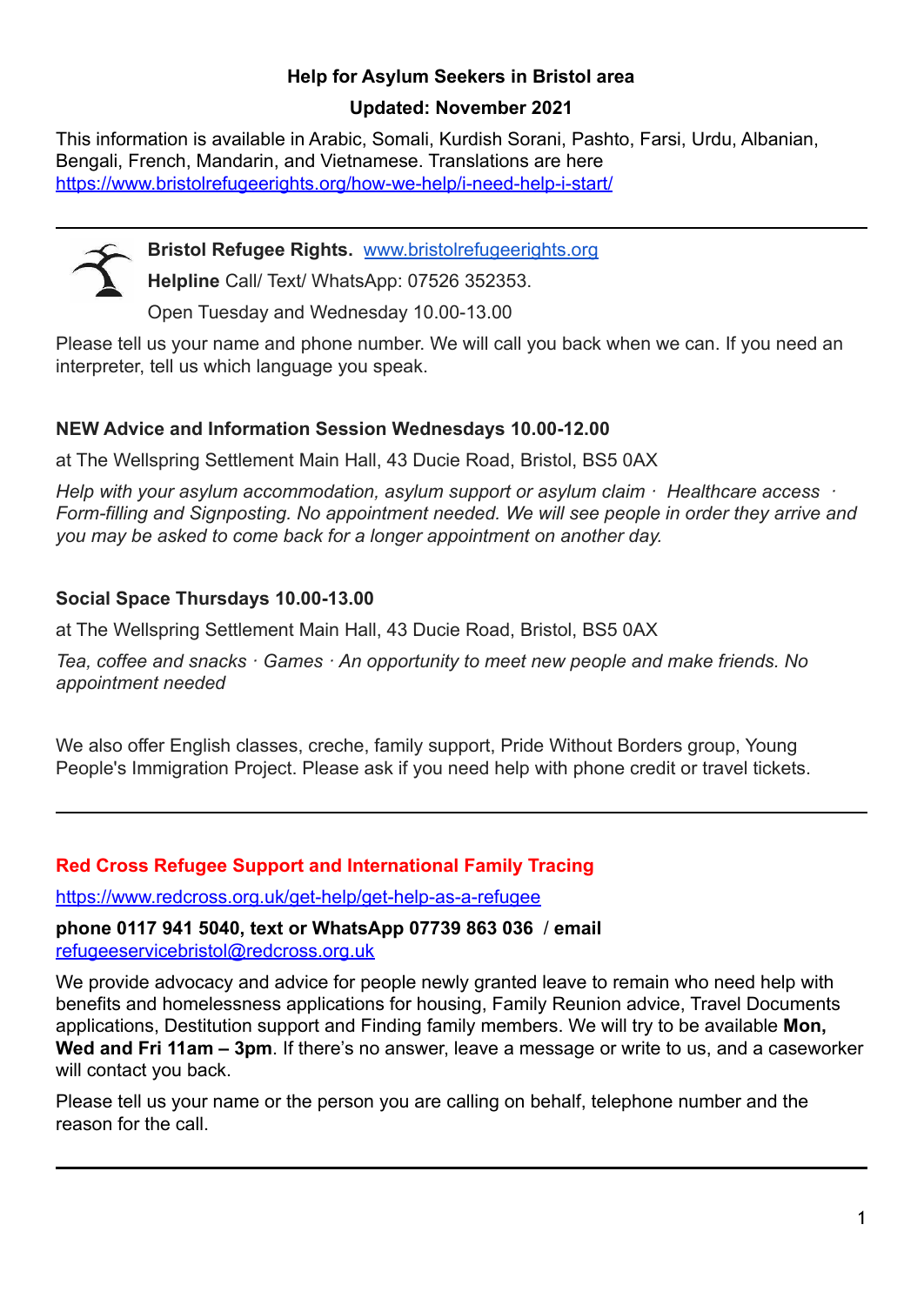

**Refugee Women of Bristol Phone: 0117 9415867 [/info@refugeewomenofbristol.org.uk](mailto:info@refugeewomenofbristol.org.uk)**

#### **Refugee women of Bristol drop-in centre is open every Tuesday term time only from 10am-2.30pm** at **Easton Family Centre (Bristol BS5 0SQ).**

We are providing emotional and practical support for women including those experiencing domestic violence; interpreting of up-to-date information from the government and NHS; supporting our members to access medical attention. Running weekly ESOL classes, Art and Craft, Online/face to face Zumba sessions, coffee morning and community Befriend and Support programme. We are also working with our network of more settled women to support those who are more isolated. We will try to be available every day of the week. If there is no answer, please leave a message or write to us and a community worker will call you back.



**Borderlands** <https://borderlands.uk.com>

**Phone: 01179040479 hello@borderlands.org.uk**

**Food** bags and **take-away meals (halal food)** can be collected on **Tuesdays** between 12:30-1:30pm from The Assisi Centre, Lawfords Gate, BS5 0RE.

**English classes** for beginners in English Language and Literacy (Pre-Entry and Entry 1). For more info or to refer someone to English classes, please contact Sara, sara@borderlands.org.uk 07563 029 027.

**The Mentoring Project** provides 1:1 emotional and practical support to asylum seekers and refugees for a period of 6-9 months. For more info or to refer someone, please email Jess at [jess@borderlands.org.uk](mailto:jess@borderlands.org.uk) 07732 901175 and/or Olivia [olivia@borderlands.org.uk](mailto:olivia@orderlands.org.uk) 07732 901174.

**Sleep and Relaxation session**: this space is facilitated by the Recovery Navigators from the HOPE team, and it aims at supporting asylum seekers and refugees to relax and to learn how to improve their sleep. We run separate sessions for men and women, every other week, in the main hall at Borderlands. For more info or book a space, email: [marta@borderlands.org.uk](mailto:marta@borderlands.org.uk) 07925 133225.



**Bristol Hospitality Network** <https://www.bhn.org.uk/> hello@bhn.org.uk

Housing for destitute refused asylum seekers in our network of volunteer host households and men's house.

Referrals accepted ONLY through Bristol Refugee Rights.

BHN services are all for BHN Hosted members ONLY.